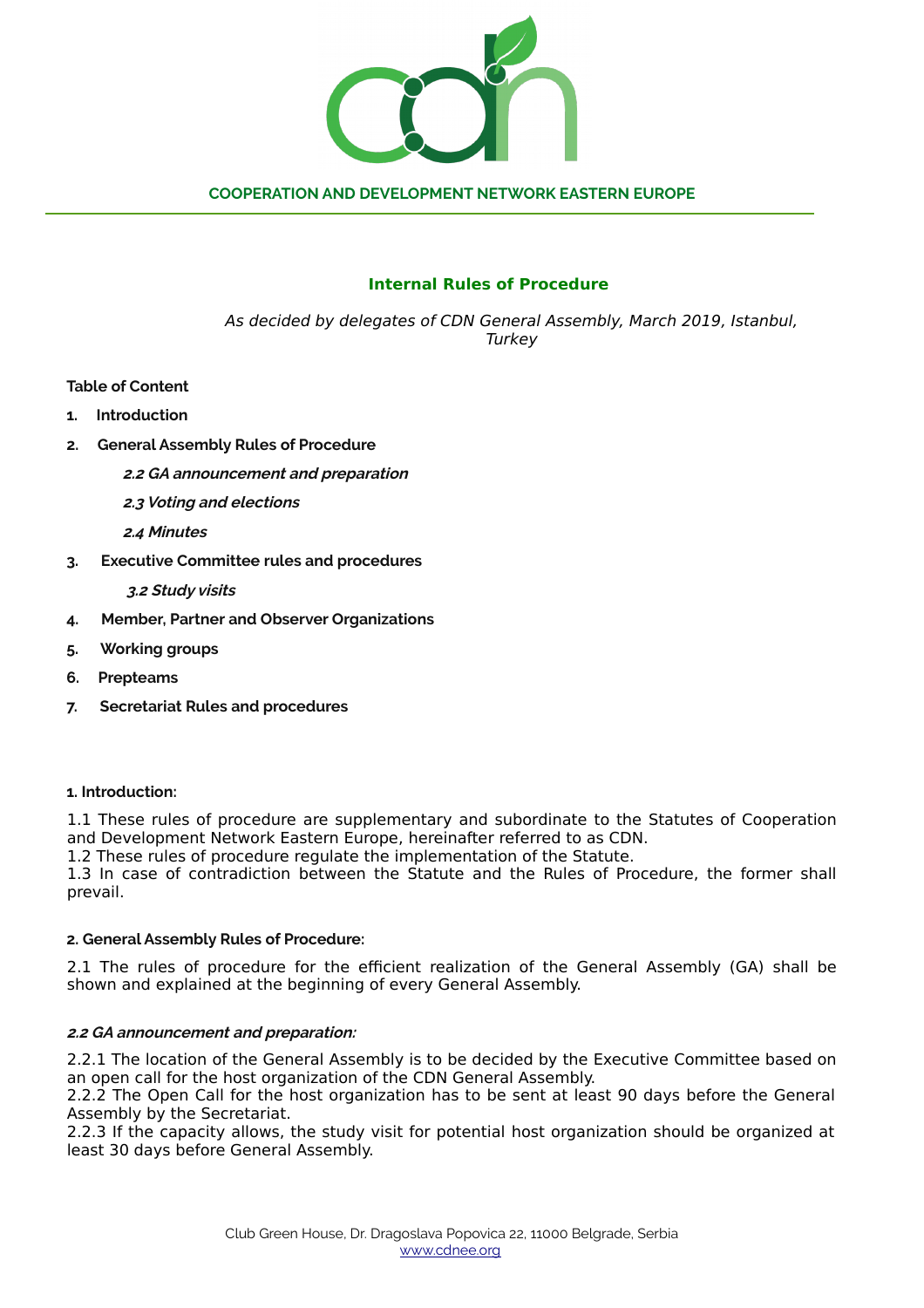

2.2.4 The open call for amendments on the documents of CDN, open call for new Member/Partner organizations and the open call for new Executive Committee members have to be sent at least 30 days before the General Assembly by the Secretariat.

2.2.5 These open calls are to be sent together with relevant applications and other relevant information included.

2.2.6 The collection of all open calls, applications, working group reports and other internal documents needed during the preparation of the General Assembly is included in the file called CDN General Assembly preparation - internal documents, available in the Secretariat.

2.2.7 Changes of these internal documents from 2.2.6 are subject to the EC decision and all of these changes should be presented to the following General Assembly.

2.2.8 Application procedures for membership, partnership and observership:

- The Executive Committee has to formulate a report on the membership application. This report must be written along the membership criteria.
- The membership application has to be put on the agenda of the General Assembly.
- Representative of a candidate which is running for membership, partnership or observership has to present the application. If no one to present the organisation is present on the GA, someone from the EC has a mandate to do it.
- After the presentation of the application, one EC member has to report from the Executive committee on the application membership to the General Assembly.

2.2.9 The draft agenda has to be decided by the Executive Committee.

2.2.10 The announcement of the date and location of the General Assembly has to be sent out by the Secretariat to all member and partner organizations 60 days in advance of the General Assembly. The official invitation to the General Assembly including a draft agenda has to be sent out 45 days in advance.

2.2.11 Each member and partner organization shall inform the Secretariat of the names of their representatives at least three weeks before the General Assembly. Each Member and Partner organization can send as many representatives as it can afford.

2.2.12. Every second delegate of MOs and POs has to pay participation fee of 10 euros, unless they are younger than 25.

2.2.13 Any member and partner organization may propose changes on the agenda. If the proposal is sent five days before GA it has to be circulated through the Network.

2.2.14 Amendments on the documents of CDN can be suggested only in written form by any Member and Partner Organization until the voting on that certain motion.

2.2.15 Applications for new Member, Partner and Observer organizations and applications for new Executive Committee members have to be submitted according to the Open call latest 15 days prior to the GA.

2.2.16 If the minimum number and gender regulative are not met, the Open call will be extended till the first day of the GA.

2.2.17 Amendments on the documents of CDN, applications for new Member and Partner organizations and Applications for new Executive Committee members (together with other necessary documents requested in the call) will be sent to the Network at least 10 days before the General Assembly if sent to the Secretariat until that point.

2.2.18 The legal fulfillment of all obligations of the General Assembly described in Statutes and the IRPs has to be validated by 2/3 majority of the present organizations before the start General Assembly. This is verification that GA is entitled to make valid decisions according to the quorum prescribed by the Statutes and IRPs.

2.2.19 At the beginning of the General Assembly Presidency, consisting of at least two persons, is to be elected to chair the meeting and to conduct the proceedings.2.2.20 The General Assembly has to approve the final agenda before any further proceedings can take place.

2.2.21 Once approved, the agenda can be modified during the General Assembly by 2/3 majority.

2.2.22 EC recommends the number of members to be elected for the new EC. The General Assembly confirms the decisions by 2/3 majority.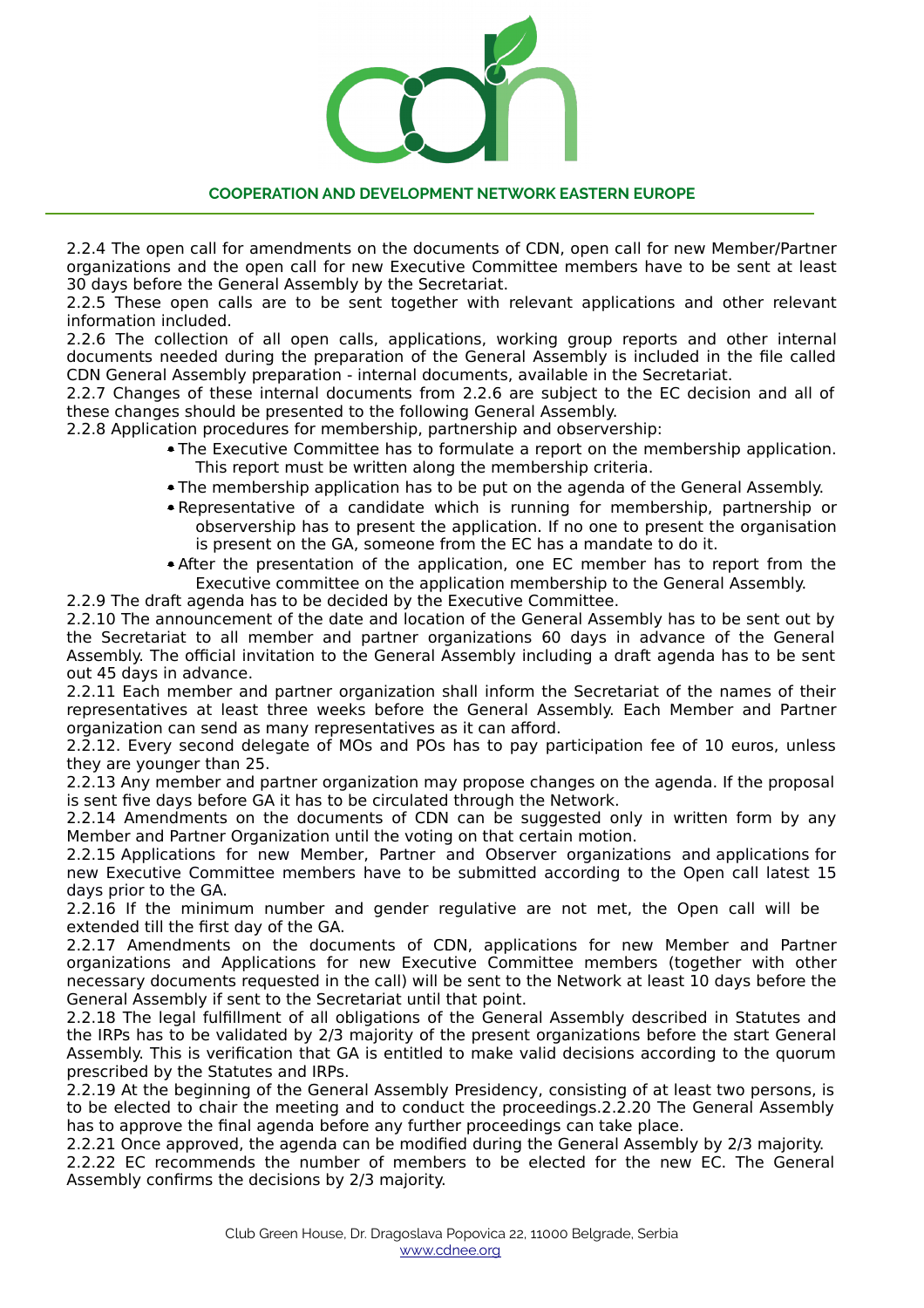# **2.3 Voting and elections:**

2.3.1. Every Member organization has two votes on the General Assembly. Votes can be distributed between one or two delegates attending General Assembly.

2.3.2 Before the voting starts, 2 representatives are to be elected by a simple majority of all present votes, to form Electoral Committee.

2.3.3. The role of electoral committee is to:

- count votes after each voting;
- make sure that voting and elections are taken according to the IRP and Statutes.

2.3.4 If a member from Electoral Committee is subject to an election, they have to be replaced by another representative by simple majority only for that election.

2.3.5 Unless otherwise determined, votes are taken by showing voting card. If requested by one member organization, a secret voting must take place.

2.3.6 Each delegate entitled to a vote shall have a voting card.

2.3.7 Elections for EC and candidate MOs, POs and OOs must be by secret voting.

2.3.8 The quorum can be questioned at any time by any delegate.

2.3.9 Definition of voting majorities

- Present votes at the General Assembly: all registered votes at the beginning of a General Assembly
- 2/3 majority: At least 2/3 of the given votes
- Simple majority: 50% plus one vote of given votes
- Highest number of votes: highest number of all given votes

2.3.10 Majorities needed for decisions:

- Activity Report of present year: 2/3 majority in favour of present votes at the General Assembly is required.
- Financial Report of present year: 2/3 majority in favour of present votes at the General Assembly is required.
- In case of disapproval by the General Assembly, the Activity and the Financial Report for the previous year has to be redone by the new Executive Committee based on the comments of the GA within the next 2 months and distributed to the MOs. For approval a 2/3 majority in favor of all MOs by email is needed within 30 days.

2.3.11 For the membership in CDN as a MO/PO a 2/3 majority in favor of the present votes at the General Assembly is required.

2.3.12 For becoming member in the CDN Executive Committee a 2/3 majority in favour of all present votes at the General Assembly is required.

2.3.13 If several candidates get more then two third majority in favor of all present votes than the highest number of votes in favor will decide.

2.3.14 If several candidates get less then 2/3 majority in favour of all present votes at the General Assembly, then in case of:

- 1 candidate the place in the executive committee remains empty.
- 2 candidates: a simple majority in favour of present votes at the General Assembly in a second round is required. If more than 2 candidates get more than a simple majority than the highest number votes in favor will decide.
- 3 or more candidates: the highest number of votes in favour in a second round will decide.

2.3.15 Statute voting procedure is explained in detail in the Statutes.

2.3.16 IRP voting procedure:

 Simple amendments require simple majority in favour of all present votes at the General Assembly;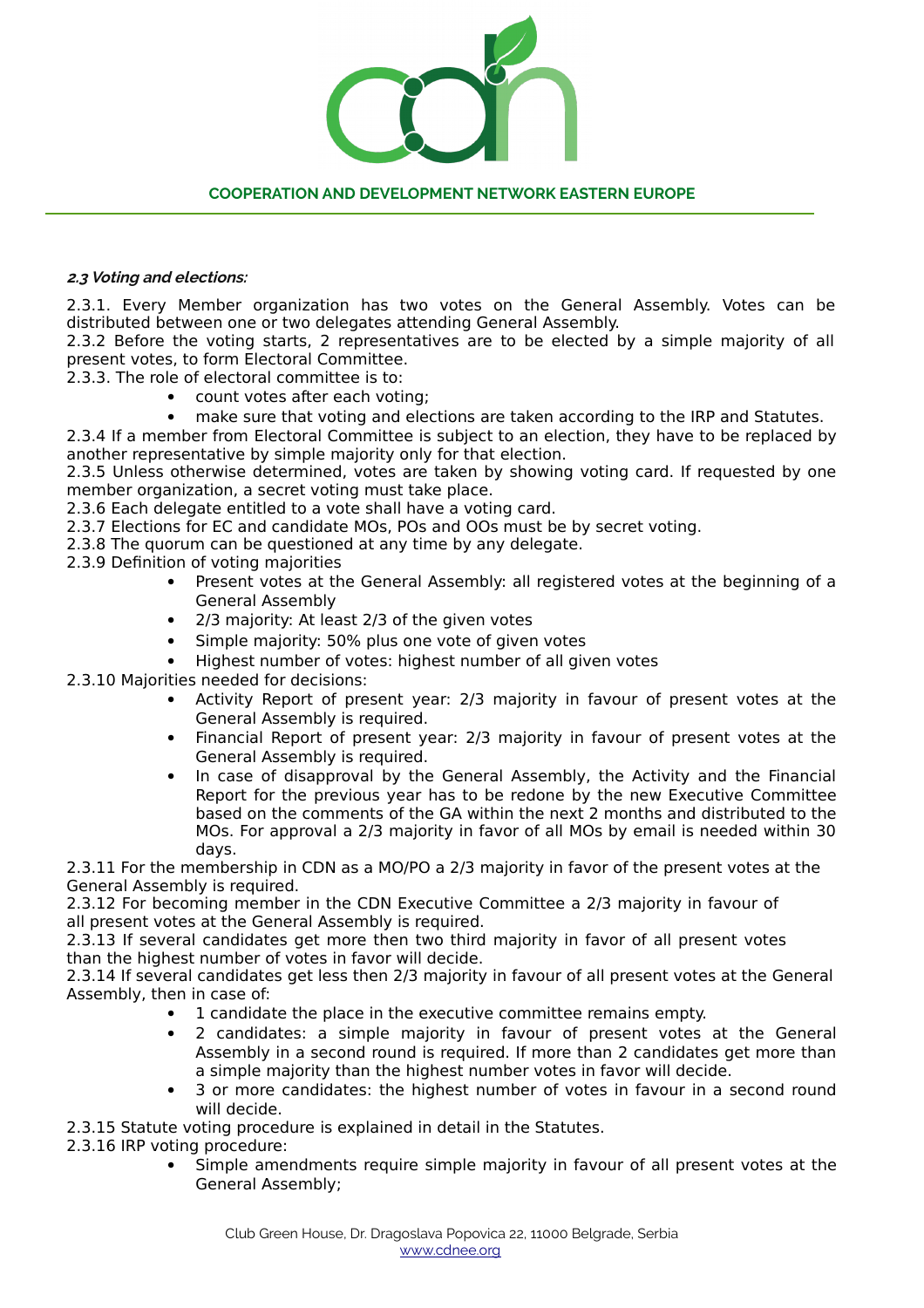

- Whole Chapters require 2/3 majority in favour of present votes at the General Assembly;
- Whole document requires 2/3 majority in favour of all present votes at the General Assembly.
- 2.3.17 Political Platform voting procedure:
	- Simple amendments require simple majority in favour of all present votes at the General Assembly;
	- Whole Chapters require 2/3 majority in favour of present votes at the General Assembly;
	- Whole document requires 2/3 majority in favour of all present votes at the General Assembly.

2.3.18 The Strategy statement, resolutions and any other documents of CDN requires a simple majority in favor of all present votes at the General Assembly.

2.3.19 The financial plan of CDN requires a 2/3 majority in favor of all present votes at the General Assembly. The financial plan has to be approved before closing the General Assembly.

2.3.20 The activity plan of CDN requires a 2/3 majority in favor of all present votes at the General Assembly.

2.3.21 In case of disapproval, changes can be done during the meeting to put the Activity Plan of CDN for the present year to vote again. In case of further disapproval a new Activity Plan for the present year based on the comments of the General Assembly has to be done by the new elected Executive Committee and distributed to the Member Organizations within 2 months for voting by email. A 2/3 majority in favour of all Member Organizations is required within 30 days.

2.3.22. Activity and Financial report should be presented in comparison with respective Activity and Financial plan for the same year (adopted on previous GA), including deviations and reasons for the same.

#### **2.4 Minutes:**

2.4.1 The Minutes are to be written by member of the Secretariat chosen at the start of the General Assembly. The Minutes are to be passed on from the Secretariat within 21 days after the end of the General Assembly to all Member and Partner organizations.

2.4.2 The Minutes of the General Assembly has to include all resolutions, decisions, motions and votes together with the necessary explanatory information.

2.4.3 The list of the delegates is annexed to the minutes of the session.

#### **3. Executive Committee rules and procedures:**

3.1.1 After the end of the General Assembly, the new Executive Committee shall have it's first meeting together with the members of the former Executive Committee.

3.1.2 The summary of the minutes of the live EC meetings have to be published latest 30 days after the EC meeting, unless there are justified circumstances and accompanied by an explanation by the Secretariat.

3.1.3 On every Executive Committee Meeting the last meeting's minutes should be checked and approved.

3.1.4 Each physical meeting should be announced to the Network at least 15 days prior to the meeting and regular e-meeting time should be published at website

3.1.5 Comments, suggestions and proposals can be sent by any MO or PO and these motions have to be discussed during the meeting.

3.1.6 Each Executive Committee Meeting has a standard form for the Agenda of the Meeting. This form should be completed, sent to the EC list and published at least five days prior to the meeting.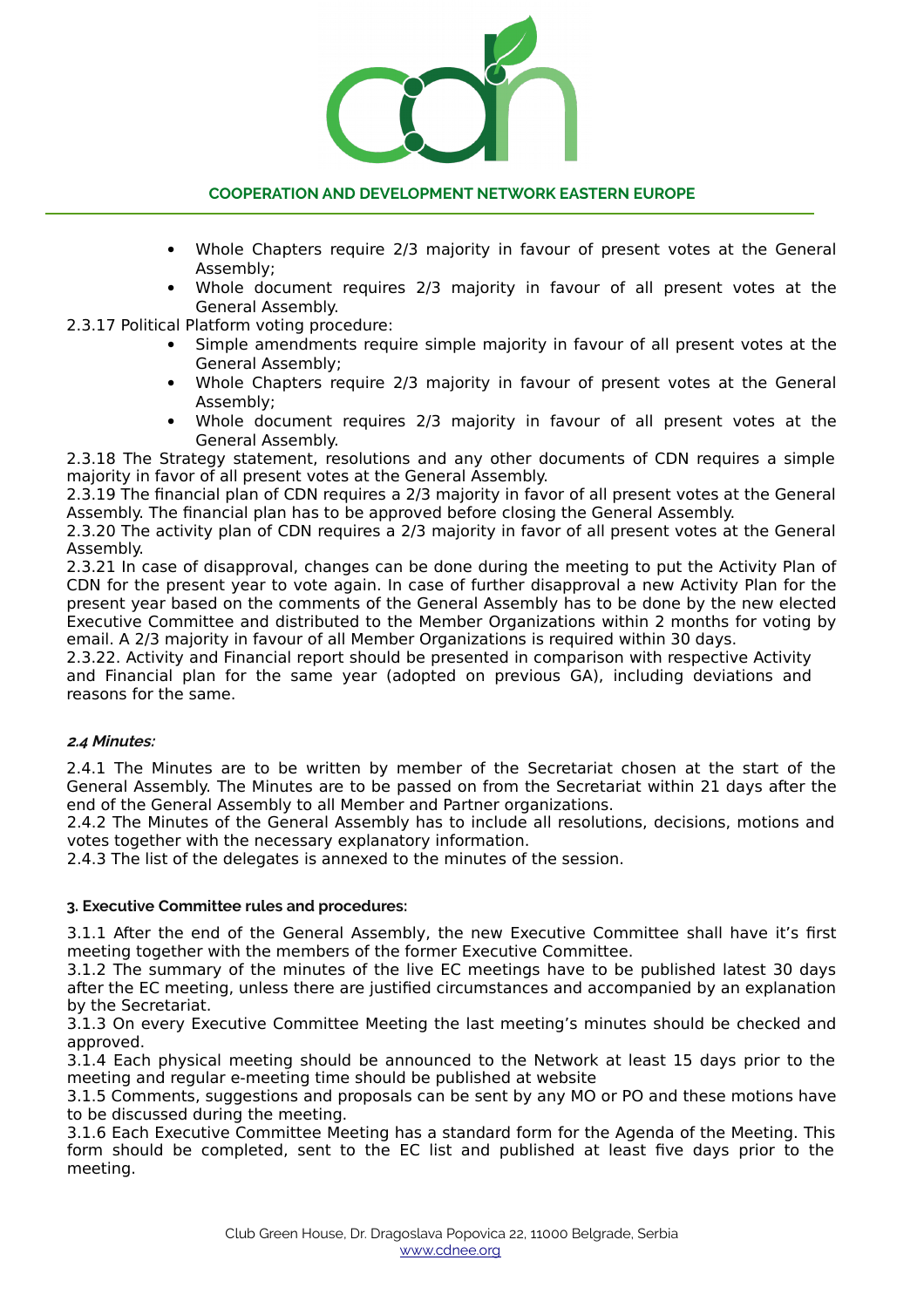3.1.7 The Agenda should be annexed by documents and information needed to further explain points of the Agenda.

3.1.8 The List of issued calls and report of official correspondence should be prepared for every Executive Committee Meeting.

3.1.9 The Executive Committee can make decisions on a non-objection basis between the meetings, unless requested otherwise by one of the EC members or by the NC and in that case this issue has to be on the Agenda on the following Executive Committee Meeting.

3.1.10 In case of EC member's unnotified absence for over 30 days, the rest of the EC has a right to co-opt a new person until the end of their mandate upon

1. exhausting the means of reaching out to the missing EC member;

2. informing the member organisations about it.

3.1.11 The procedure for decisions on non-objection basis:

- A deadline shall be set by the Network Coordinator for the EC members to give their vote on the issue concerned.
- In case one of the EC member does not give their vote in due time, their vote will be automatically counted as positive (approval).
- Derogation from this is accepted only if the respective EC member has announced in advance to the rest of the EC and Secretariat that they will not be available for communication for a certain period of time that coincides with the decision making period.
- In this case the decision is either postponed until all EC members are available or the vote of the absent EC member will be counted as they specify in their note of absence.

3.1.12 The Executive Committee can establish financial regulations concerning travel expenses for participants at any CDN activity or meeting of CDN bodies within the confines of the Financial Plan.

Unless other financial regulations are decided upon by the EC the general rule for all CDN events is that participants who are subject to reimbursement can only get reimbursed for their travel costs only in the case of 85% of their attendence of official programme (exceptions can be made under adequatly justified circumstances).

3.1.13 These financial regulations have to be transparent to all which are subject to that.

3.1.14 The Executive Committee should comprise:

- Chairperson
- Treasurer
- Secretary

• eventually Vice-Chairpersons

The Treasurer is obliged to make a financial update to the EC at every physical meeting

(including general expenditures and incomes). The treasurer also presents a detailed annual financial report to the MOs and POs at the General Assembly at the end of their mandate.

3.1.15 These Executive Committee positions are to be chosen by Executive Committee members from amongst themselves and this decision has to be published.

3.1.16 The Executive Committee has the right to delegate a person to represent CDN. A written report has to be presented to the Executive Committee during 10 days after the end of the event.

3.1.17 All Executive Committee Members are obliged to respect and represent the wider interests of CDN and not solely represent the interests of their organization.

# **3.2 Study visits**

3.2.1 The study visit is the tool to get an overview of an organization.

3.2.2 The EC mandates one or several persons to perform the study visit.

3.2.3 Project study visit is obligatory for every international project and activity of CDN and it must gather all necessary information concerning the activity, capability and ability of an organization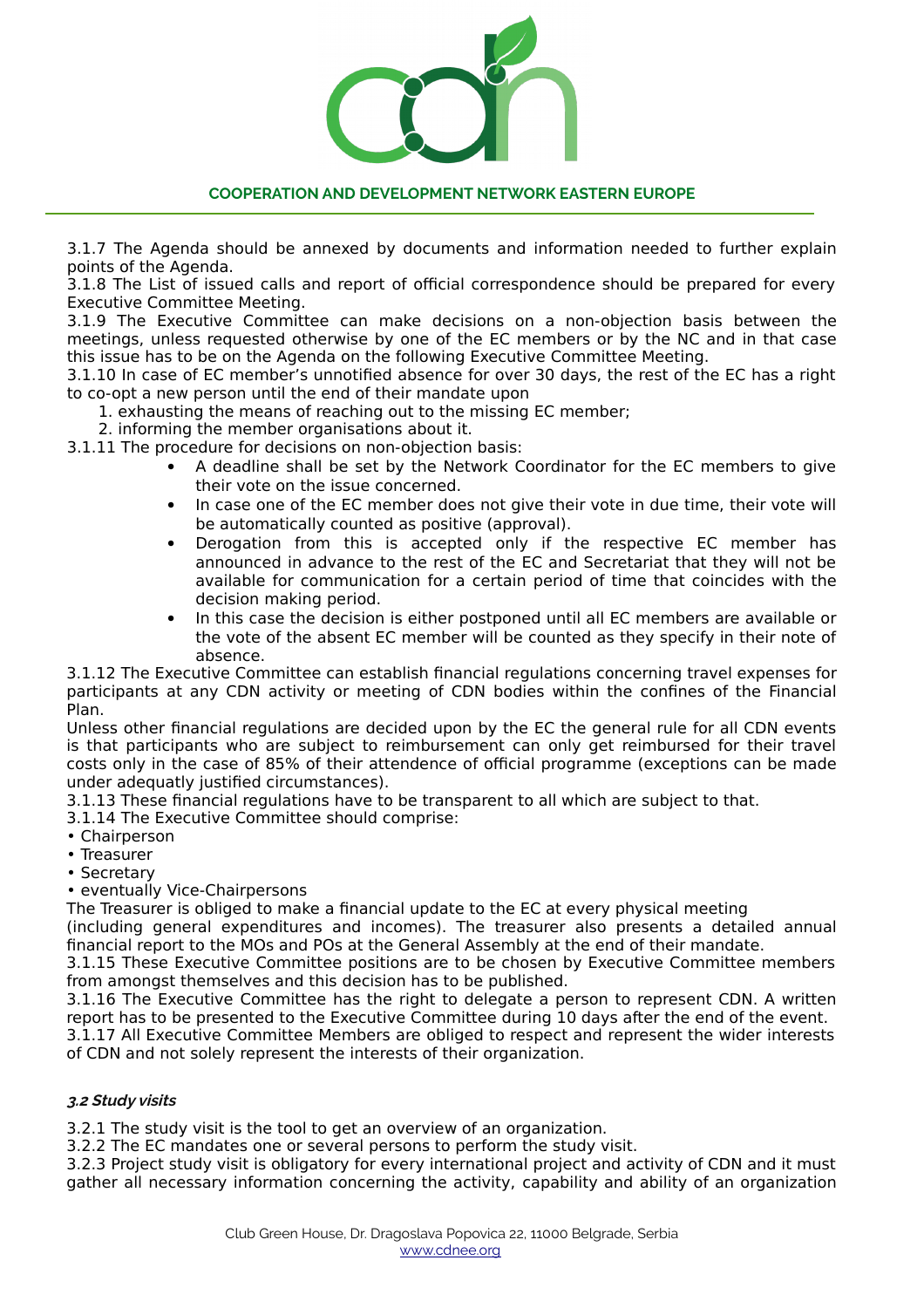

especially concerning their obligations as a host organization (including the preparation, facilities, local circumstances and hosting environment of the activity).

3.2.4 At the end of the study visit, the appointed persons have to send the report on the study visit to the members of the EC, not later than 45 days after the study visit. The report has to provide clear and objective picture of the situation so that, based on that Report, the EC members can make relevant decisions.

### **4. Member, Partner and Observer Organizations:**

4.1 The definition of Member and Partner organization is explained in detail in the Statutes.

4.2 Observer organizations have the right to fully participate in CDN's events and working groups. Furthermore, observer organizations have the right be present at the General Assembly. Reimbursement of travel costs to statutory meetings will be done according to CDN's financial possibilities.

4.3 Criteria for becoming a Member, Partner or Observer organization:

4.3.1 General criteria:

4.3.1.1 Youth organization (NGO, Youth wing of Green party, youth movements, youth of organizations that are dealing with issues applicable with CDN aims)

4.3.1.2 Do not need to be registered, but statutes needed

4.3.2 Sustainability criteria:

4.3.2.1 Not one project based organization

4.3.2.2 Democratic structure (as understood by the GA on an ad hoc basis)

4.3.3 Value and issue criteria:

4.3.3.1 Compatible with CDN political platform

4.3.3.2 Open for Green values as a whole, even if actions are streamed towards specific issues

4.4. All Member, Partner and Observer Organizations must name one contact person from their organisation and provide contact details to the Secretariat.

4.5 Member, Partner and Observer organizations can send comments, suggestions and proposals to the EC or Secretariat at any time. EC or secretariat has to reflect to this motion latest 7 days after receiving.

4.6 Dismissal and suspension of Member, Partner or Observer Organizations is explained in detail in the Statutes.

## **5. Working groups:**

5.1 The Executive Committee may set up a Working group if the following conditions are fulfilled:

- The initiative working group is active one year and had at least two meetings;
- Working on a specific topic or goal to achieve that is according to the Political Platform of CDN and its objectives;
- It has its own aims, goals and has activity plan for the following year;
- It consists of at least 3 members from different MO's, PO's, OO's or other organizations or interested individuals from different countries;
- The Executive Committee is keeping the right not to set up the Working group even if the conditions above are fulfilled. In that case is EC has to formulate and published the reasons for that;
- It is recommended that one EC member is a member of the working group. If there is no EC member in the working group EC has to chose one of its members to follow its work. The EC has to follow the main developments in the WG and be always able to update the rest of EC regarding changes in the WG;

5.2 The Working group should have at least one meeting per year.